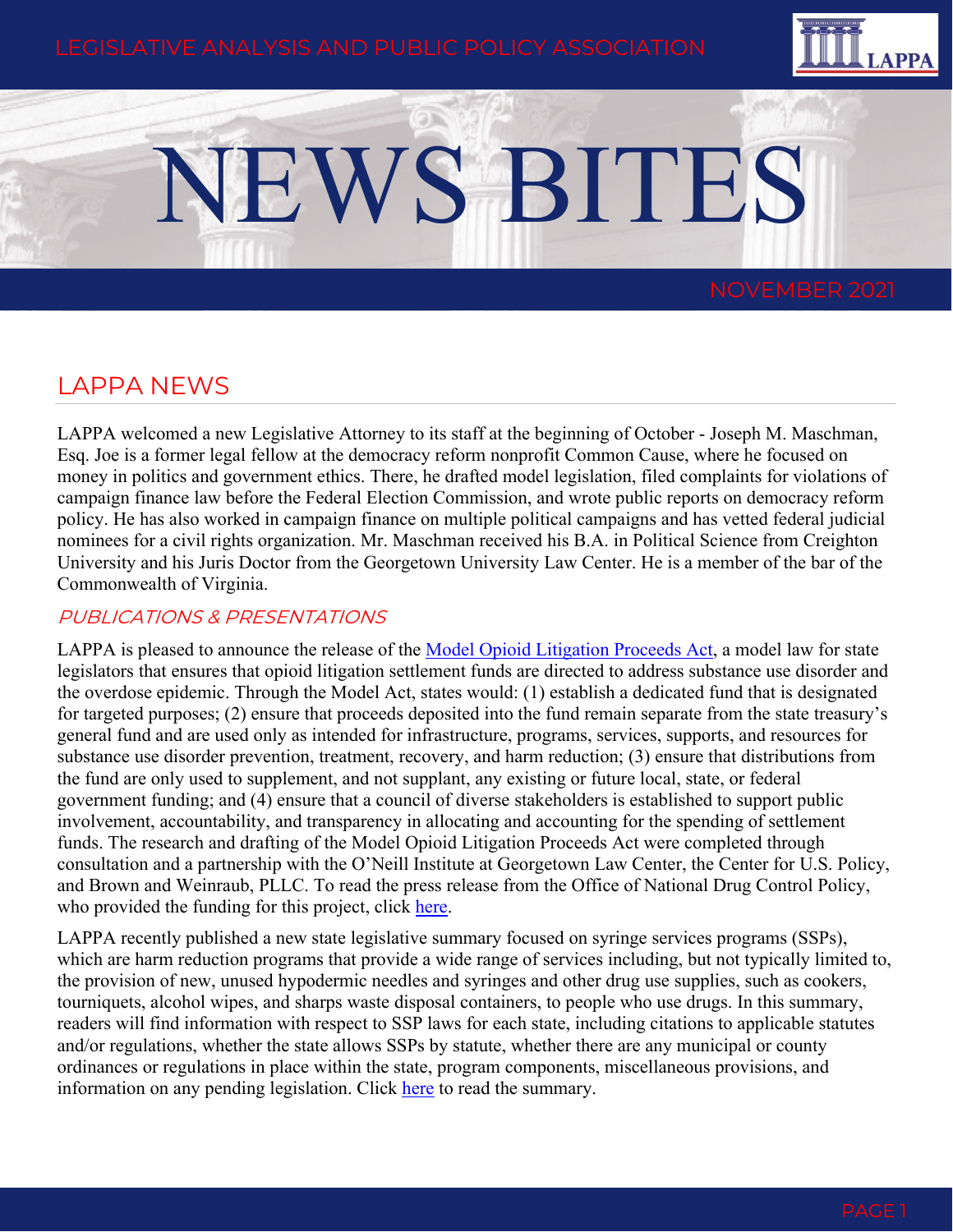On October 16, 2021, Senior Legislative Attorney Jon Woodruff participated in a presentation entitled *Deflection: Playing a Critical and Growing Role in the National Drug Control Strategy* at the [2021 Cocaine,](https://www.eventscribe.net/2021/StimulantSummit/agenda.asp?BCFO=&pfp=BrowsebyDay&tn=&cpf2=&cus2=&pta=&all=1&mode=)  [Meth, and Stimulant Summit.](https://www.eventscribe.net/2021/StimulantSummit/agenda.asp?BCFO=&pfp=BrowsebyDay&tn=&cpf2=&cus2=&pta=&all=1&mode=) During his presentation, Mr. Woodruff detailed the current status of laws and proposed legislation authorizing deflection programs throughout the U.S. Mr. Woodruff also described LAPPA's soon-to-be released Model Law Enforcement and Other First Responder Deflection Program Act.

Additionally, Mr. Jon Woodruff gave a presentation on October 25, 2021, to the Collaborative for Effective Prescription Opioid Policies (CEPOP) during its monthly all participants call. Convened by the Community Anti-Drug Coalitions of America and the Honorable Mary Bono, CEPOP brings together a broad array of stakeholders interested in the appropriate use of opioid medications that reduces misuse and promotes treatment options, both for those living with pain and for those confronting substance use disorder. During his presentation, Mr. Woodruff gave an overview of the current status of the myriad lawsuits filed against opioid manufacturers, distributors, retailers, and consultants. Mr. Woodruff also described some of the major events likely to occur in the litigation over the next six months.

# FEDERAL NEWS BITS



Acting Director of the Office of National Drug Control Policy (ONDCP), Regina LaBelle, recently sent a letter to several members of the U.S. Congress asking for permanent classification of fentanyl-related drugs as Schedule I controlled substances. According to the letter, which was sent to Senate Majority Leader Chuck Schumer, Senate Minority Leader Mitch McConnell, House Speaker Nancy Pelosi, and House Minority Leader Kevin McCarthy, permanently classifying these drugs as Schedule I under the Controlled Substances Act would help law enforcement pursue opioid traffickers and

manufacturers. Other recommendations in the letter include approving a U.S. Department of Health and Human Services' (HHS) process for removing fentanyl-related substances not found to be widely misused from the Schedule I list and ensuring that courts are able to vacate and reduce sentences involving such drugs. The letter represents a team effort on the part of ONDCP, HHS, and the U.S, Department of Justice in the administration's push for Congress to fund its \$10.7 billion request for substance use treatment.



The U.S. Supreme Court recently faced immense pressure to consider a case related to the legality of establishing safe injection sites where people are able to use illicit drugs in a medically supervised setting. The attorneys general of Delaware, Illinois, Massachusetts, Michigan, Minnesota, New Mexico, Oregon, Rhode Island, Vermont, Virginia, and the District of Columbia contended, in a recently filed brief, that safe consumption facilities are a promising harm-reduction approach that can not only mitigate overdose deaths but also help steer people into treatment. A coalition of 80 current and

former prosecutors and law enforcement officials previously filed a brief urging the justices to consider this case, which originates from the City of Philadelphia. Studies have shown that those who use drugs in a supervised injection facility have a reduced risk of dying compared to those who do not frequent these facilities. As of the publication of this newsletter, the Court declined to hear the appeal, leaving in place the ruling against the safe injection site program.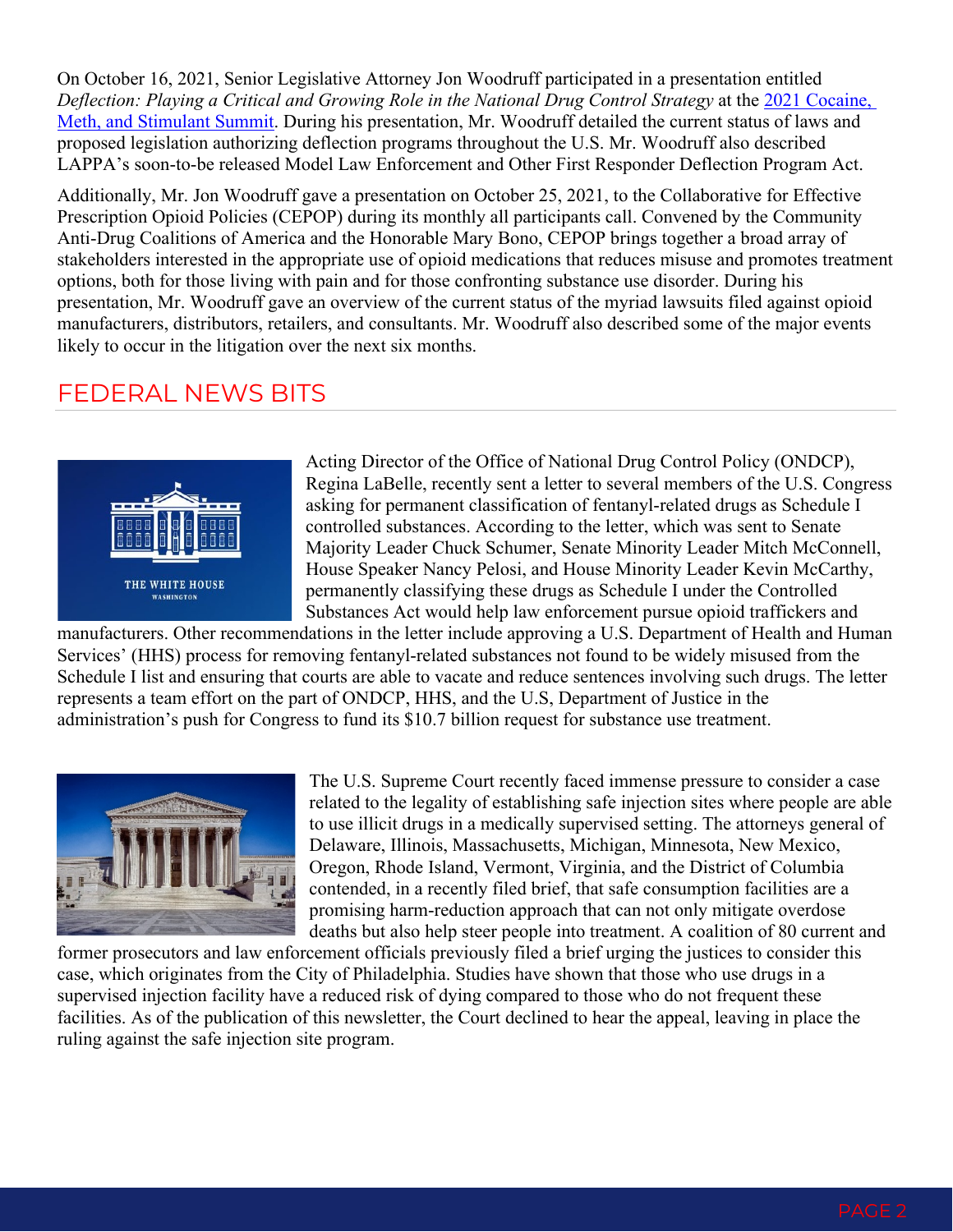

The U.S. Department of Health and Human Services issued new practice guidelines that will now allow certain health care practitioners to prescribe buprenorphine for treating opioid use disorder without the required training certifications. The new guidelines exempt eligible physicians, physician assistants, nurse practitioners, clinical nurse specialists, certified registered nurse anesthetists, and certified nurse midwives, who are sate licensed and registered with the Drug Enforcement Administration, from the certification requirements for training, counseling, and other ancillary services, to treat up to 30 patients with buprenorphine.

# STATE NEWS BITS

**California**: Students at the University of Southern California are taking steps to protect drug users on campus by selling fentanyl test strips for one penny through the school's delivery service. The strips are provided by a nonprofit student group called Trojan Awareness Combating Overdose or TACO. The goal is to combat opioid overdose, and the strips come with instructions on how to use them to test for the presence of fentanyl and how to anonymously report a positive result. Since TACO was implemented, not a single overdose by a USC student has been reported.

**California**: Police are encountering a new form of fentanyl throughout the Bay Area, brightly colored powder that is being heated and then smoked or injected. Authorities say the substance comes in varying colors, signifying differing potencies and is a marked departure from the fentanyl that law enforcement is used to encountering, typically a patch or white powder/pill. There is particular concern that the brightly colored powder will be attractive to children, who may find the powder in their homes, presume it is some sort of candy, and ingest it.

**Colorado**: The Colorado Naloxone Project recently expanded its pilot program into two labor and delivery units in the hopes of protecting pregnant women and new moms. New mothers are a vulnerable population and those with a substance use disorder are at an increased risk of overdose after they give birth due to post-partum depression and the stress of caring for a newborn. Patients and their families are provided not only with naloxone but also with overdose education and information about the specific risks faced by new moms. The project is funded through grants, and organizers are hoping to expand their efforts to additional patient populations.

**District of Columbia**: Later this year, D.C. lawmakers will debate legalizing sales of recreational marijuana, and many activists are pushing for a broader legalization of all illicit drugs. A coalition of progressive groups has launched a campaign to decriminalize all drugs and push towards a harm reduction approach that would include supervised sites where people could safely use drugs. The coalition would like to see the City Council remove criminal penalties for personal-use drug possession and also that harm reduction centers provide sterile equipment and connections to support systems for those who need services. D.C. has undertaken similar efforts in the past, but Congress used the budget process to halt those measures.

**Florida**: Legislation has been filed in the state senate that would close an existing loophole in Florida's driving under the influence (DUI) laws. Under current state law, a driver can be found guilty of DUI if they are in physical control of a vehicle under the influence of alcoholic beverages, chemical substances, or certain controlled substances. The state's definition of controlled substances does not, however, include many prescription and over-the-counter drugs known to impair drivers nor novel psychoactive compounds (*i.e*., designer drugs) that are sold on the black market and can also impair users. The pending legislation would change that. LAPPA recently published a [fact sheet](https://legislativeanalysis.org/drugged-driving/) on drugged driving as well as a [summary of state laws](https://legislativeanalysis.org/drugged-driving-summary-of-state-laws/) related to drugged driving.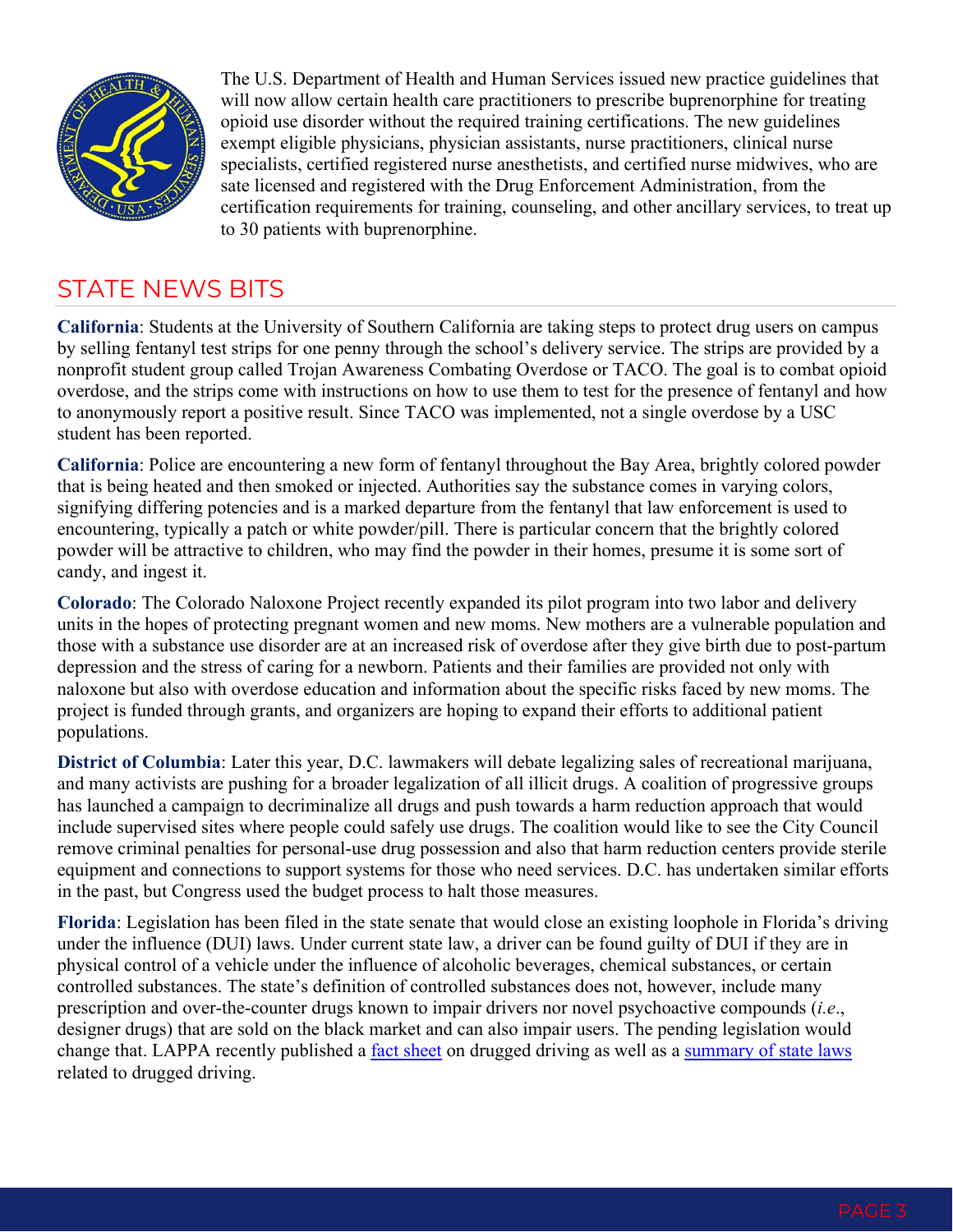**Maryland**: The state recently announced a new partnership between the state police and the state department of health that will allow police officers to rapidly test and analyze prescription opioids, heroin, fentanyl, and drug paraphernalia to identify composition and potency. The Rapid Analysis of Drugs (RAD) program uses rapidresult field tests that have a high degree of accuracy, providing valuable information to investigators as they are increasingly encountering substances laced with fentanyl. Analysis of the test results will give law enforcement a better understanding of the current drug market and the ability to work with harm reduction programs to help educate individuals who use drugs to stay safe and avoid accidental overdose.

Michigan: The Southfield Police Department has become the 18<sup>th</sup> police agency in the state to create a Comeback Quick Response Team, an initiative to help those struggling with substance use disorder. Within 72 hours of a non-fatal overdose where a first responder assisted with the life-threatening event, the team visits the home of the individual who suffered the overdose with the goal of making contact with the person and his or her family. The team, made up of two police officers, a certified peer recovery coach, and a certified family recovery coach, offers support, information, and assistance in obtaining recovery services. To date, the quick response teams have made 1,461 home visits and offered services and support to 890 families across the state.

**New York**: Two men were arrested with a cache of 50,000 fentanyl pills smuggled over the U.S.–Mexico border in bags seasoned with red pepper chili flakes, which can throw off drug-sniffing dogs. The seized pills were blue and imprinted to resemble oxycodone, but were in fact counterfeit fentanyl pills, a substance to which thousands of overdose deaths in New York City have been attributed. Authorities are still investigating how the pills made it into the U.S. – specifically whether they were personally transported by the suspects or whether package delivery services were used.

**New York**: Governor Hochul recently signed legislation that focuses on updating the New York Office of Addiction Services and Supports' guidelines on substance abuse reports, requiring annual reports from state correctional facilities. The required reports will include information such as to which substances incarcerated individuals are addicted and what types of treatment those individuals receive. This information will help the state determine which types of services it needs to provide to individuals when they complete their terms of incarceration.

**Oregon**: Attorneys from local governments across Oregon have been battling behind the scenes with Governor Kate Brown about funding that the state will receive from the national opioid litigation settlement, of which Oregon's portion could reach \$330 million. Both sides are blaming one another for an impasse primarily related to determining how much control localities will have in determining how the dollars are spent, keeping in mind that the settlement fund is intended to help states and localities battle addiction and overdose deaths. Oregon is one of more than 40 states that are currently part of the national settlement and of those 40, only about half have reached agreement as to how authority will be split between state and local governments. For more information about the settlement, please refer to the article at the beginning of this newsletter and LAPPA's [Model Opioid Litigation Proceeds Act.](https://legislativeanalysis.org/model-opioid-litigation-proceeds-act/)

**Oregon**: According to the state's medical examiner, in 2020, alcohol fatalities rose in Oregon at a rate faster than overdose deaths. The Oregon Liquor Control Commission reported brisk liquor sales, despite widespread closure of bars and restaurants, and while drinking behavior increased across the state, treatment beds and other services for those battling addiction declined due to social distancing restrictions and personnel shortages. The state's leaders are working with lawmakers to secure new funding to combat the rise in all substance use disorders, including alcohol use disorder. incarceration.

**Pennsylvania**: The mayor of the city of Scranton is seeking to decriminalize fentanyl test strips within the city limits, hoping to prevent overdose deaths from the potent opioid. As in many areas of the country, Scranton's recent overdoses involve fentanyl more often than not, yet the strips that can detect the presence of the fentanyl in the drug supply are currently classified as drug paraphernalia under state law and, thus, are illegal to possess. In June of this year, LAPPA published a fact sheet that sets forth how fentanyl test strips work as a drug